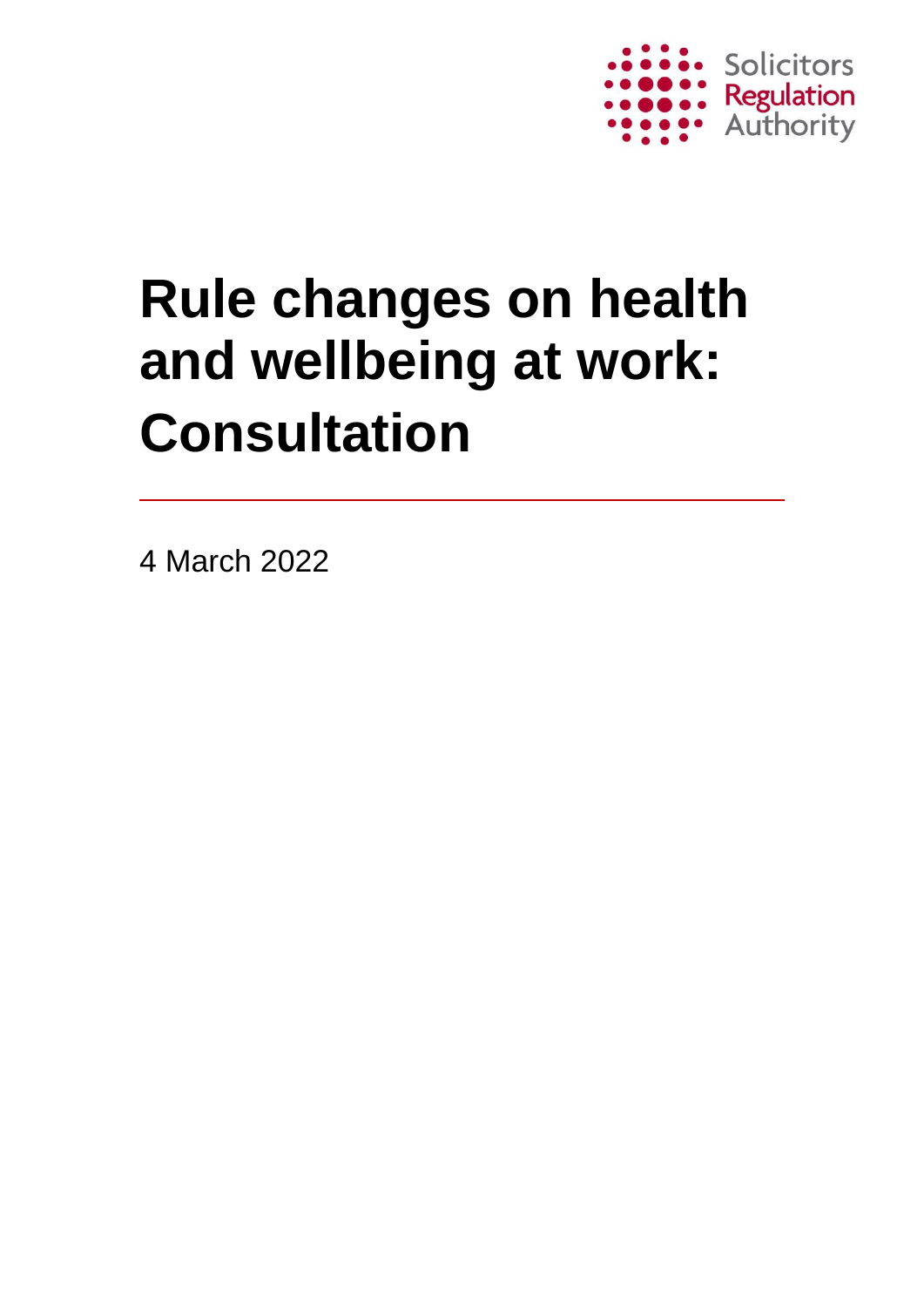#### **Contents**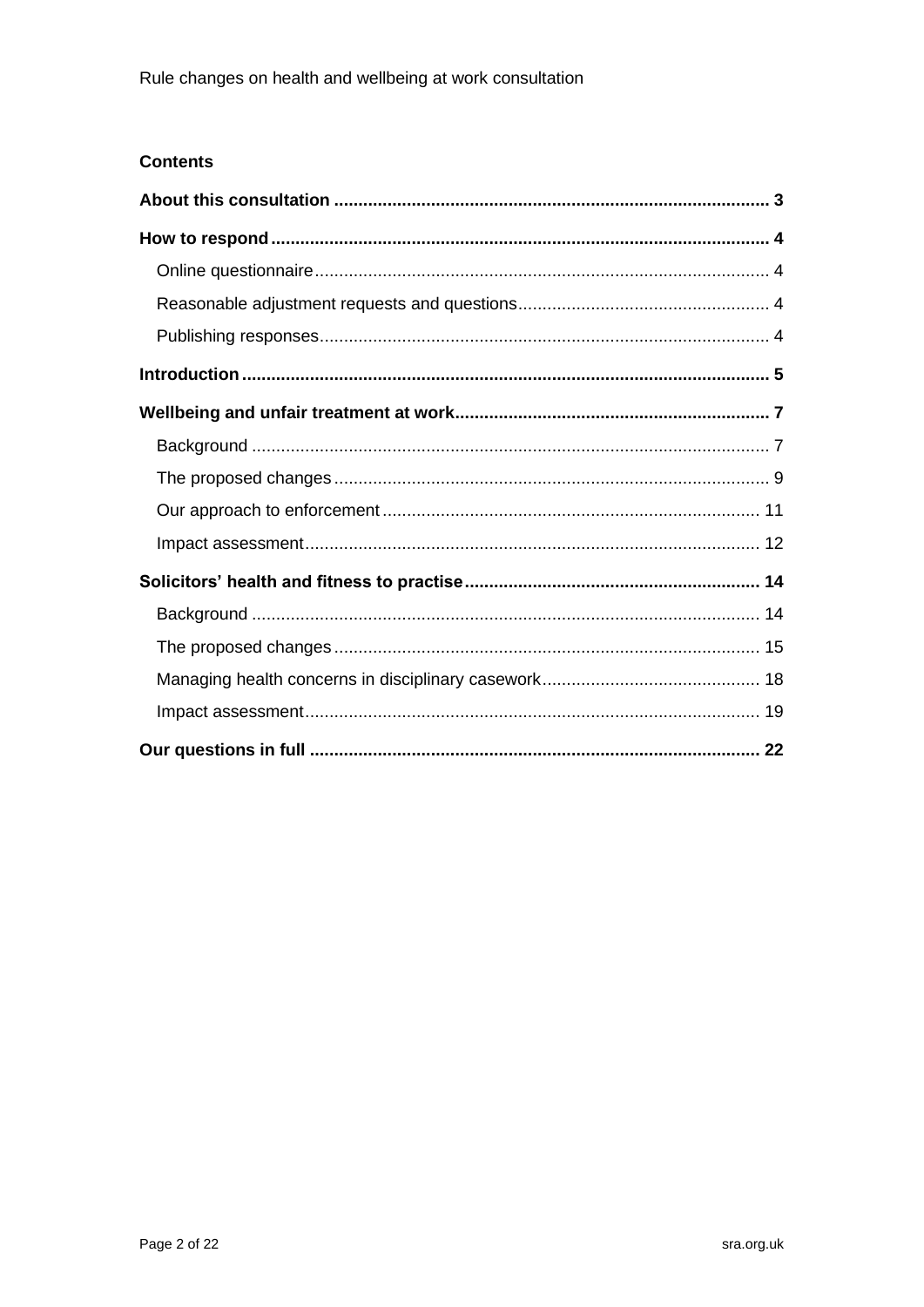# <span id="page-2-0"></span>**About this consultation**

We are consulting on proposed changes to our rules and Codes of Conduct. We want to clarify our approach to issues around:

- appropriate treatment of work colleagues by the individuals and firms we regulate
- a solicitor's health and fitness to practise.

The purpose of the proposed changes is to:

- make it clear that those we regulate must treat colleagues with respect and dignity. And that if they fail to do so, we will take action where necessary to protect the interests of clients and the public
- support our ability to take appropriate and proportionate action where necessary to deal with concerns over a solicitor's health affecting their fitness to practise.

This consultation is running from 4 March 2022 until 27 May 2022.

After this consultation closes, our next steps will be to collate and analyse all the responses. We will then decide what proposals we need to take forward.

Any rule changes we decide on following this consultation will be subject to approval by the Legal Services Board.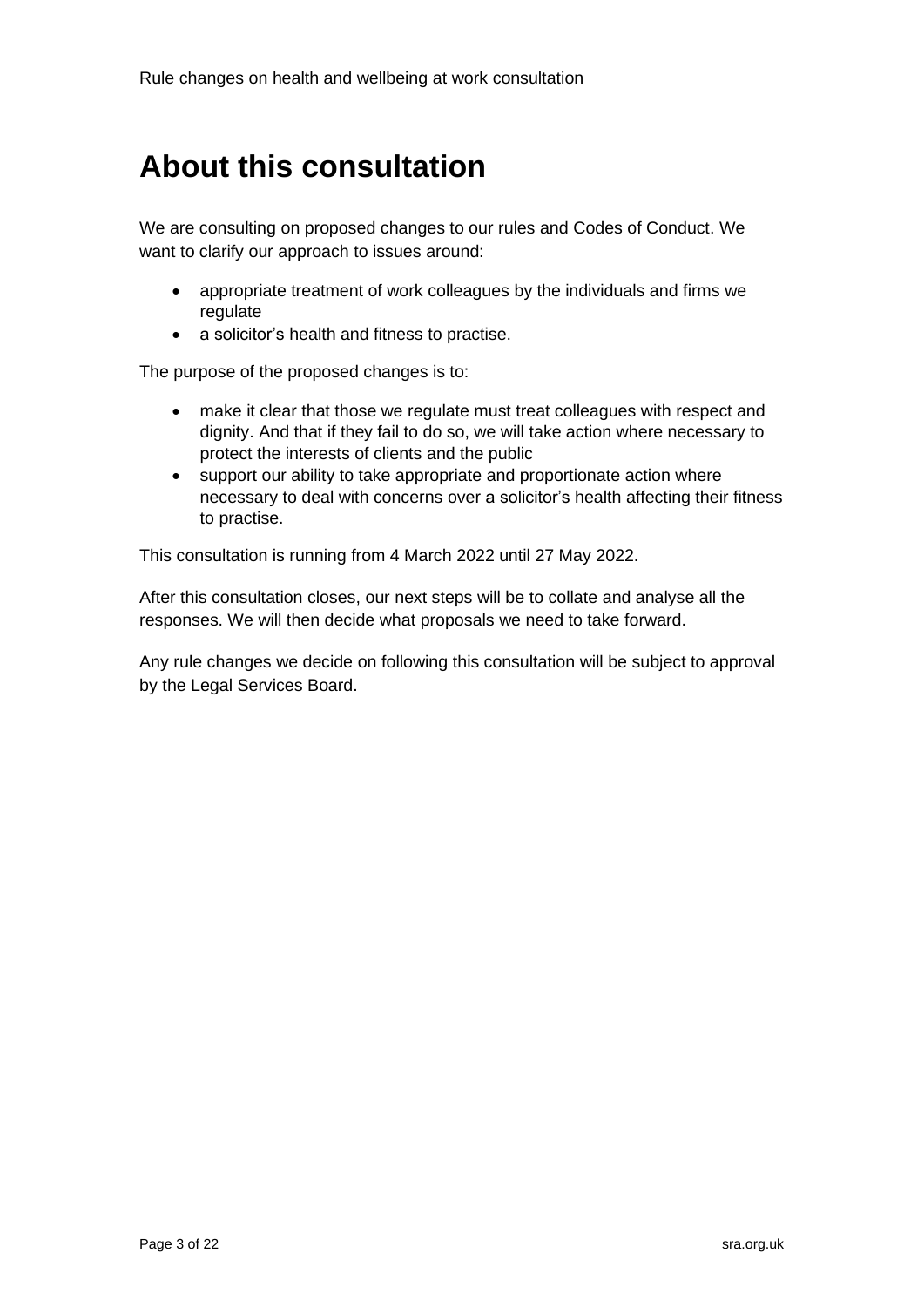# <span id="page-3-0"></span>**How to respond**

### <span id="page-3-1"></span>Online questionnaire

Our online consultation questionnaire is a convenient, flexible way to respond. You can save a partial response online and complete it later. You can download a copy of your response before you submit it.

**[Start your online response now](https://form.sra.org.uk/s3/health-wellbeing-profession)**. https://form.sra.org.uk/s3/health-wellbeingprofession

### <span id="page-3-2"></span>Reasonable adjustment requests and questions

We offer reasonable adjustments. [Read our policy to find out more.](http://www.sra.org.uk/sra/reasonable-adjustment-policy.page)

Contact us at [healthandwellbeing@sra.org.uk](mailto:healthandwellbeing@sra.org.uk) if you need to respond to this consultation using a different format or if you have any questions about the consultation.

### <span id="page-3-3"></span>Publishing responses

We will publish and attribute your response unless you request otherwise.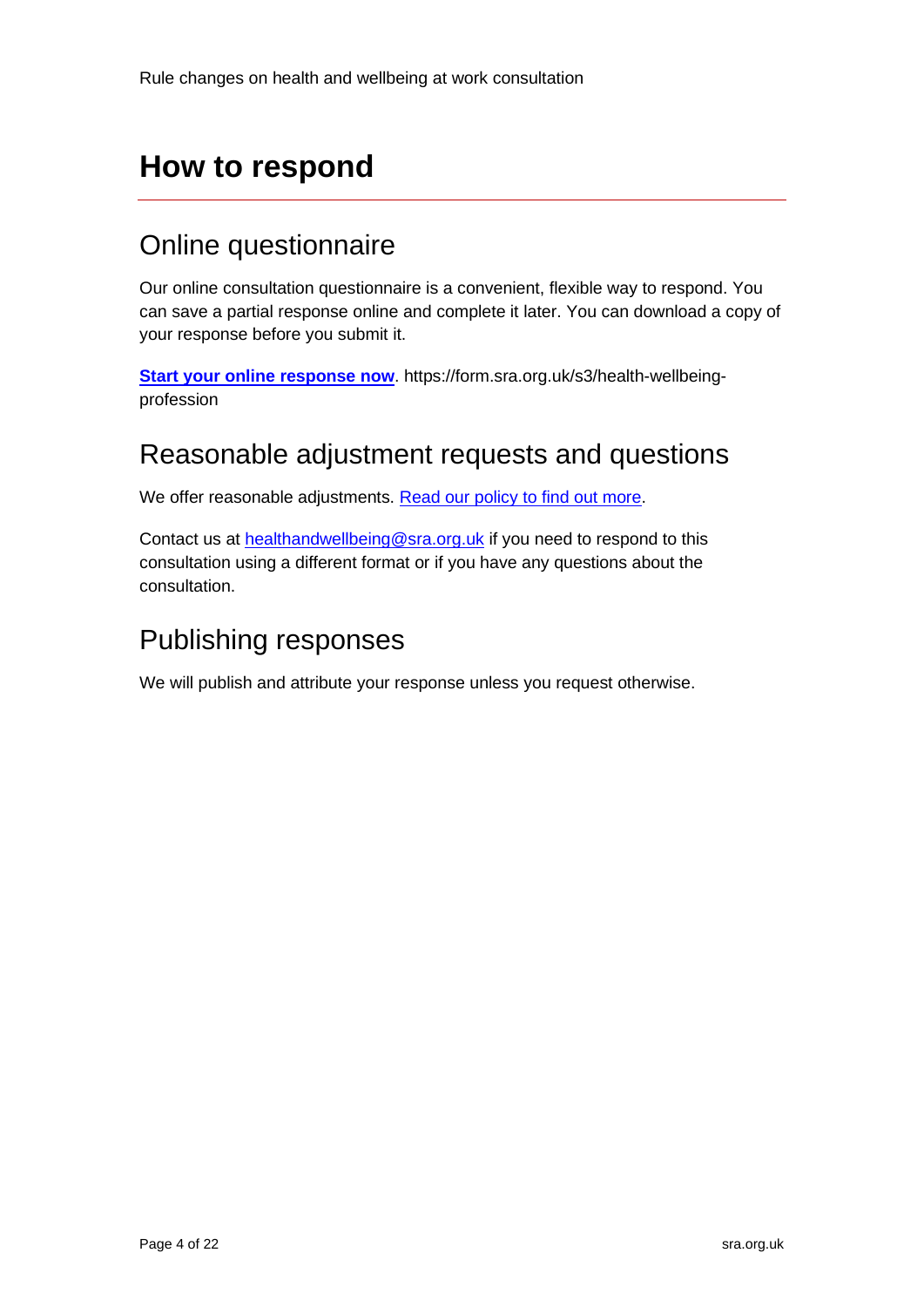# <span id="page-4-0"></span>**Introduction**

The Solicitors Regulation Authority (SRA) is the regulator of solicitors and law firms in England and Wales. We work to protect members of the public and support the rule of law and the administration of justice. We do this by overseeing all education and training requirements necessary to practise as a solicitor, licensing individuals and firms to practise, setting the standards of the profession and regulating and enforcing compliance with these standards.

We are the largest regulator of legal services in England and Wales, covering around 90% of the regulated market. We oversee some 212,000 solicitors and around 10,000 law firms.

The delivery of competent and ethical legal services depends not only on the ability and behaviour of solicitors, but also on the culture and environment they work in. And health and wellbeing is vital in enabling the profession to work effectively for the benefit of its clients and the wider public interest.

The purpose of the proposed changes on which we are consulting is to:

- make it clear that those we regulate must treat colleagues with respect and dignity, and that if they fail to do so, we will act where necessary to protect the interests of clients and the public
- support our ability to take appropriate and proportionate action where necessary to deal with concerns over practitioners' health affecting their fitness to practise.

The consultation addresses two key issues:

- 1. We have seen some serious instances of people who work in law firms being treated unfairly and inappropriately. We consider it is vital that solicitors and their colleagues work together effectively and treat each other with respect and dignity. This is not only for the wellbeing of those involved, but also to make sure that:
	- $\circ$  firms act in the best interests of clients
	- o they are able to meet our standards
	- $\circ$  the public has confidence in the profession as one they can trust.
- 2. There has been an increase in cases where a solicitor's health issues impacted on their ability to practise safely or participate in disciplinary proceedings to address concerns about their practice. This creates risks to their clients and to the public interest. In some circumstances, it means a hearing before the Solicitors Disciplinary Tribunal (SDT) cannot fairly take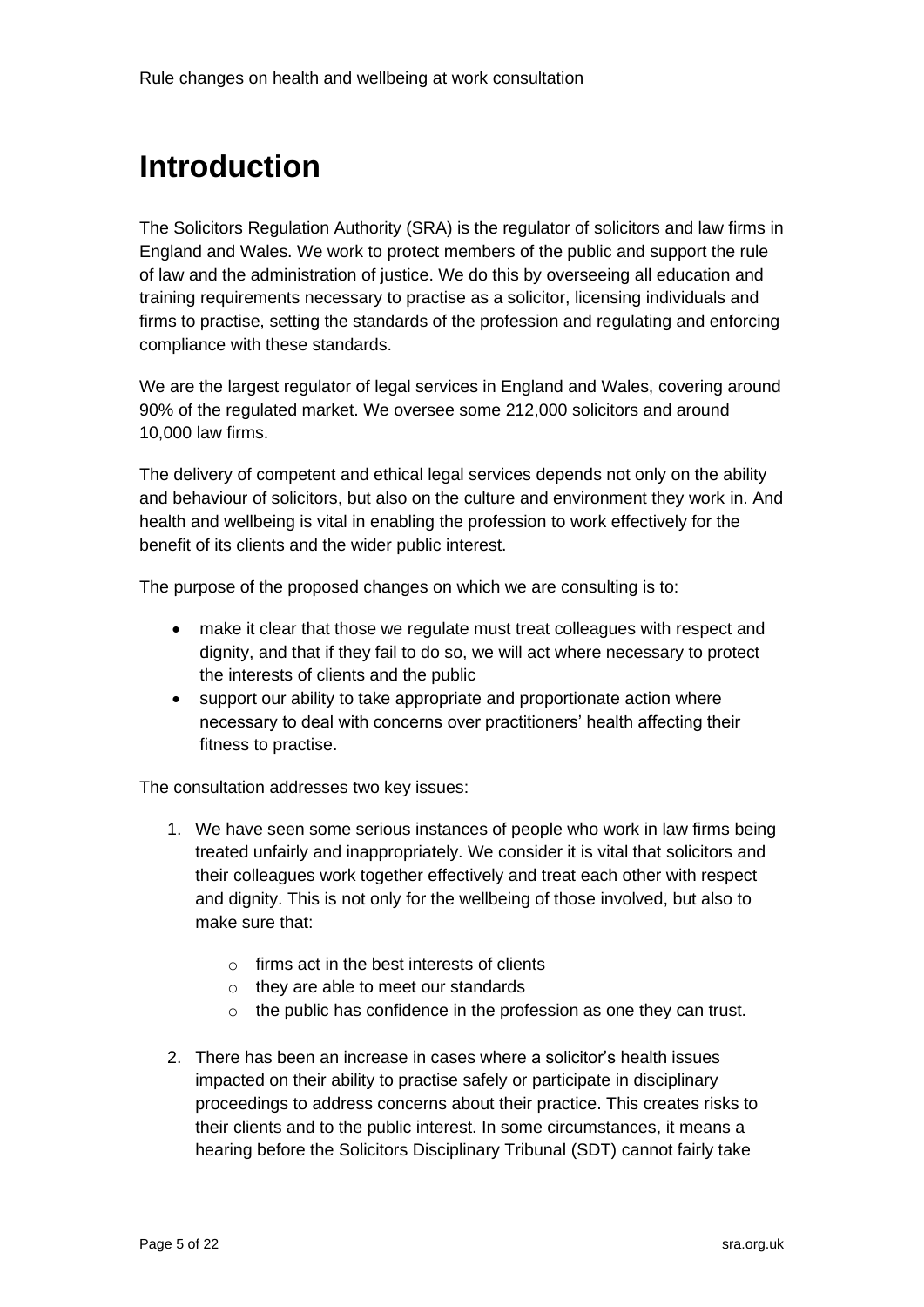place, allowing the solicitor to continue to practise when their fitness to do so is in question.

For each of these issues, this consultation sets out the background and the changes we are proposing. It also gives our view of the likely regulatory and equalities impact of the proposed changes.

We welcome your views on the questions in this consultation and on all aspects of our proposals. We want to take all perspectives into account before we decide on the next steps.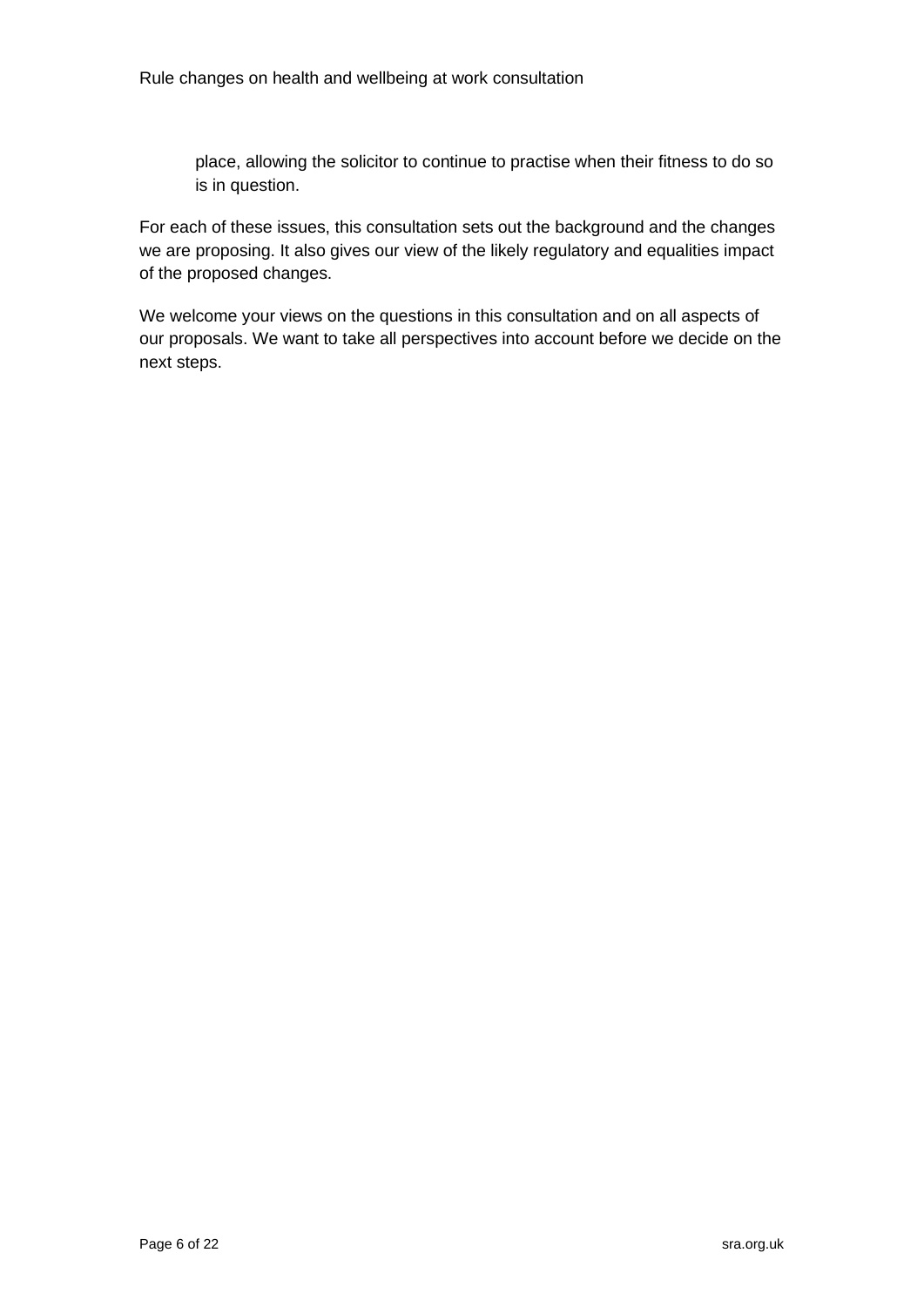# <span id="page-6-0"></span>**Wellbeing and unfair treatment at work**

### <span id="page-6-1"></span>**Background**

Unfair treatment of work colleagues in a legal environment can pose significant regulatory risks.

These include concerns ranging from bullying, discrimination or harassment to the failure to address such unacceptable behaviours when complaints are raised. They can also include failing to provide the support systems and supervision necessary to deliver legally competent services, or exerting pressure to take short cuts or act unethically.

This kind of environment can have a significant impact on the wellbeing and mental health of a firm's staff. It can also lead to mistakes and poor outcomes for clients or to serious ethical concerns, for example when staff feel under pressure to cover up problems.

Publicity around cases involving solicitors acting dishonestly affects public confidence in the profession and in wider legal services. And cases of discrimination, sexual harassment and toxic working environments can also damage confidence in the profession as a safe and inclusive environment among clients and prospective employees.

Our concerns have been reflected in evidence from other sources such as the 2019 resilience and wellbeing [report](https://communities.lawsociety.org.uk/Uploads/b/y/k/resilience-wellbeing-survey-report-2019.pdf) by the Junior Lawyers Division of the Law Society (JLD). This found that more than 75% of respondents thought their employer could do more to provide support in relation to stress and mental health at work.

In the LawCare survey ['Life in the law 2020/21'](https://www.lawcare.org.uk/media/14vhquzz/lawcare-lifeinthelaw-v6-final.pdf) more than 20% of respondents said they had been subjected to bullying, harassment or discrimination in their workplace. While 69% reported experiencing mental health issues in the last 12 months. This survey also highlighted equality concerns, finding that women, people with an ethnic minority background and those with a disability were more likely to experience bullying, harassment or discrimination at work.

We recently published our [workplace culture thematic review,](https://www.sra.org.uk/sra/research-report/workplace-culture-thematic-review/) based on a survey of around 200 solicitors, engagement with firms and feedback from stakeholders including LawCare and the JLD. The review found that while three quarters of respondents reported working in a broadly positive environment, there are still concerns and issues. These included:

• working long hours, significantly beyond those contracted (half of all respondents)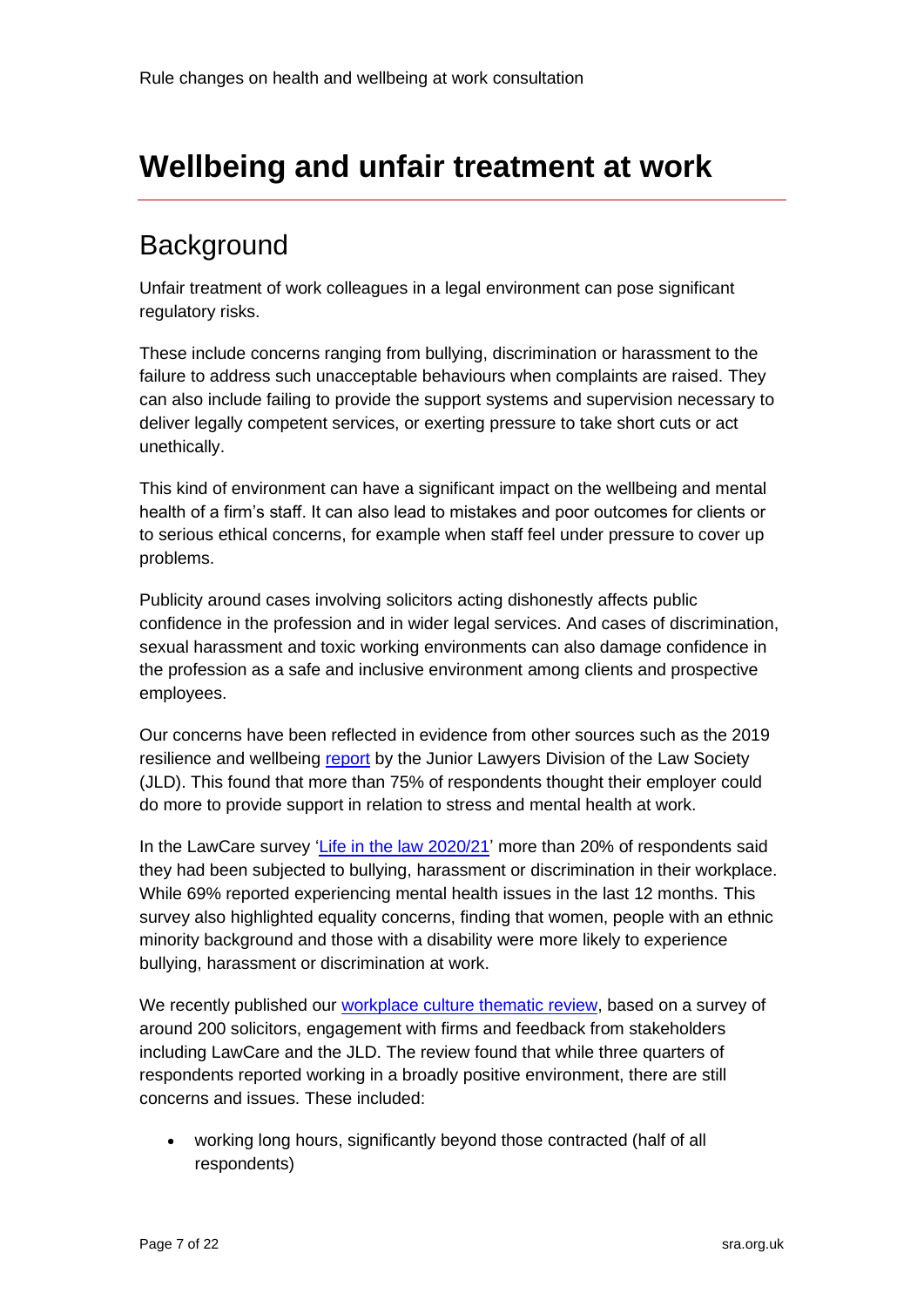- levels of stress and pressure
- focus on financial targets rather than other achievements
- anxiety around reporting mental health issues and bullying behaviour.

The review also highlights best practice from a wide range of firms delivering positive working environments, as well as checklists and action plans that firms can use.

We have also published new quidance and [accompanying case studies](https://www.sra.org.uk/solicitors/guidance/workplace-environment-case-studies/) to make our regulatory expectations clearer for firms. These highlight the importance of systems and culture that ensure the safety of staff and the delivery of competent and ethical legal services.

#### **Our current rules**

Our current regulatory arrangements provide us with powers to act where we see serious failings in the working environment. This is set out in more detail in our guidance, as described above. In summary:

- the [Code of Conduct for Firms](https://www.sra.org.uk/solicitors/standards-regulations/code-conduct-firms/) requires firms to have effective systems and controls to ensure compliance with regulatory and legislative requirements. This includes employment, equality and health and safety legislation (paragraph 2). And obligations around effective supervision of client work (paragraph 4). The Code of Conduct for Solicitors, RELs and RFLs contains equivalent standards for individuals, including those carrying out a managerial role (paragraphs 7 and 3 respectively).
- our [Principles](https://www.sra.org.uk/solicitors/standards-regulations/principles/) require firms and individuals to act in a way that encourages equality, diversity and inclusion, to act with integrity, and to uphold public confidence in the solicitor's profession. In the case of Beckwith v SRA [2020] EWHC 3231 (Admin) the court confirmed that the public would expect members of the profession to treat juniors with respect.

These rules give us clear grounds to take regulatory action in cases involving behaviour such as:

- abuse by an individual of their position of authority, or behaviour that amounts to discrimination, victimisation or harassment
- a pattern of the abuse of authority by senior staff that has been left unchecked by the firm
- a complaint of discrimination, victimisation or harassment that is not dealt with by the firm in a prompt and fair way
- ineffective systems and controls, including failure to supervise or support staff leading to serious competence or performance issues or delivery failures.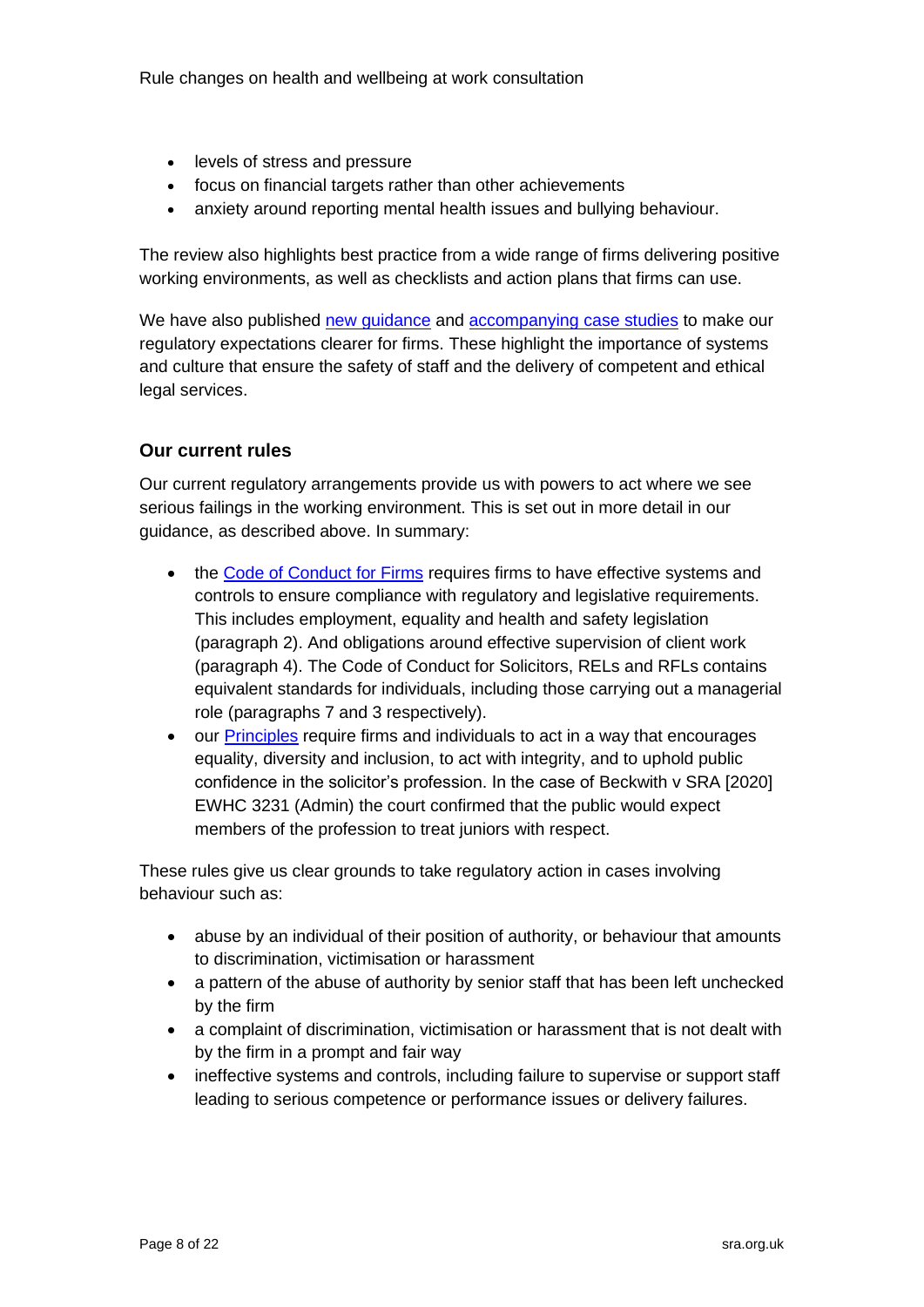However, our current Codes of Conduct do not include an explicit requirement to treat people fairly at work, requiring us to rely on these wider Principles and Standards.

### <span id="page-8-0"></span>The proposed changes

We are now consulting on these proposed rule changes:

• Adding to our Codes of Conduct an explicit obligation both on individuals and on firms to treat colleagues fairly and with respect, and not to bully, harass or unfairly discriminate against them.

Requiring firms and individuals to challenge behaviour which does not meet this standard, with the aim of fostering a collegiate approach and a culture in which poor behaviours are not tolerated.

These changes would:

- o demonstrate our commitment to tackling any kind of serious unfair treatment of work colleagues
- o make it clear to the regulated community that such behaviour is not acceptable.

The proposed wording of the new requirements is:

**Proposed new standard in section 1 ('maintaining trust and acting fairly') of our [Code of Conduct for Solicitors, RELs and RFLs](https://www.sra.org.uk/solicitors/standards-regulations/code-conduct-solicitors/)**:

'You treat colleagues fairly and with respect. You do not bully or harass them or discriminate unfairly against them. You challenge behaviour that does not meet this standard*.*'

#### **Proposed new standard in section 1 ('maintaining trust and acting fairly') of our Code of Conduct for Firms**:

'You treat those who work for and with you fairly and with respect, and do not bully or harass them or discriminate unfairly against them. You require your managers and employees to meet this standard, and you challenge behaviour that does not meet this standard*.*'

We welcome views on this proposed wording.

Our proposal is that the obligation should go beyond staff in a formal employment relationship, to include others with whom solicitors and firms regularly work closely, such as contractors, consultants, barristers and experts who may be instructed by the firm. This is reflected in the use of the term 'colleagues' in the draft standard.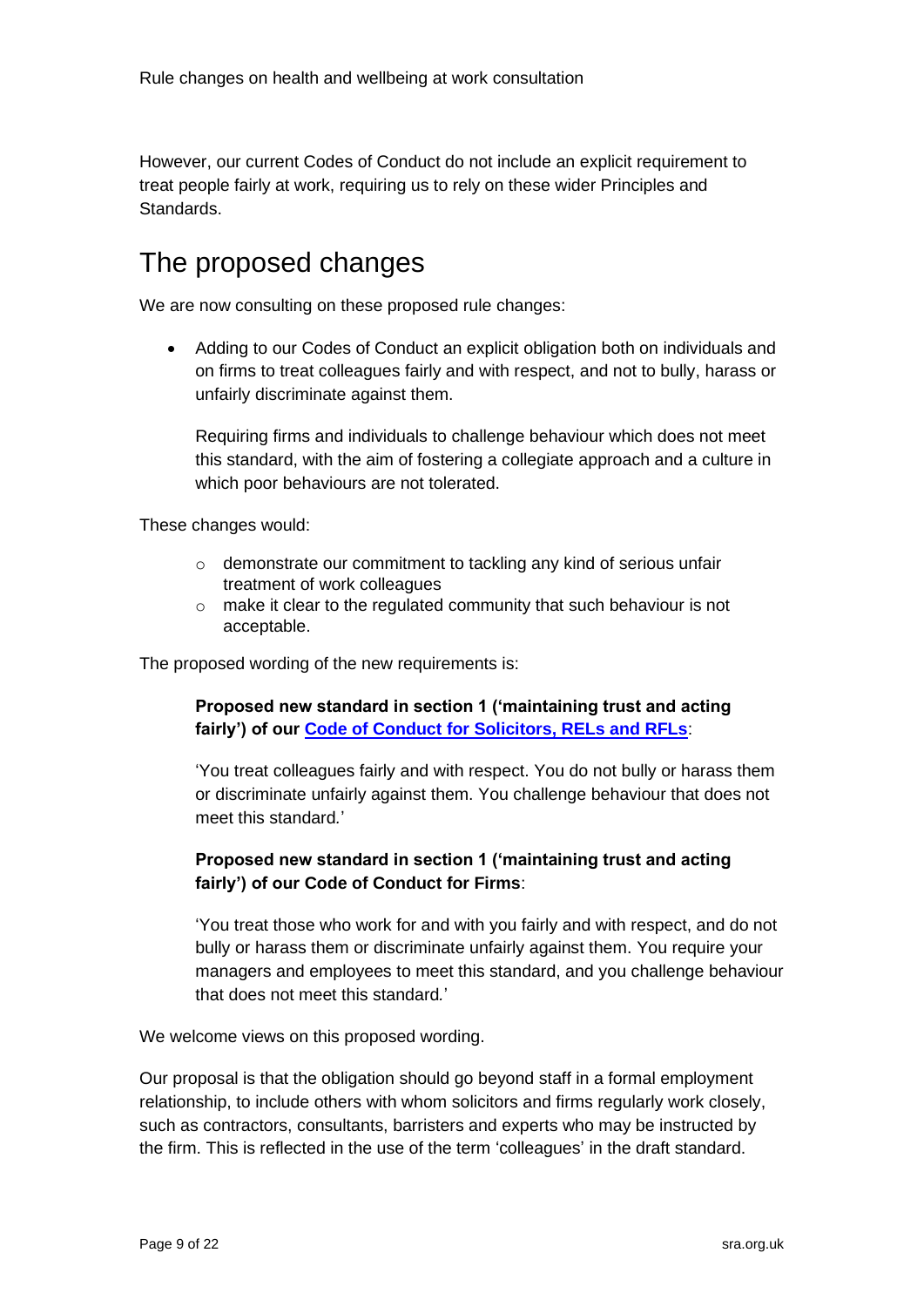We do not think the obligation needs to cover clients, or third parties such as lawyers acting on the other side in a case or litigants in person. These relationships are covered by other provisions in our Principles and Codes of Conduct.

Although the obligation is principally intended to cover behaviour at work (whether in an office or remotely), in our view it would also cover behaviour outside the workplace or direct delivery of legal services as well. This is where behaviour is in the context of a relationship between colleagues rather than a purely personal relationship.

We welcome views on whether this aspect of the scope of the obligation should be made explicit in the new wording.

#### **Requirements in other regulated professions**

In considering the case for change we have reviewed the rules of regulators of other professions in England and Wales. Several healthcare regulators have set out explicit standards or overriding duties covering unfair treatment at work.

For instance, the [General Medical Council's ethical guidance](https://www.gmc-uk.org/ethical-guidance/ethical-guidance-for-doctors/leadership-and-management-for-all-doctors/working-with-colleagues#respect-for-colleagues) on leadership and management says (para 7): 'You must treat your colleagues fairly and with respect. You must not bully or harass them or unfairly discriminate against them. You should challenge the behaviour of colleagues who do not meet this standard*.*'

The [General Dental Council's standards](https://standards.gdc-uk.org/pages/principle6/principle6.aspx) (principle 6.1) and the [Nursing and](https://www.nmc.org.uk/globalassets/sitedocuments/nmc-publications/nmc-code.pdf)  [Midwifery Council's Code](https://www.nmc.org.uk/globalassets/sitedocuments/nmc-publications/nmc-code.pdf) (section 20.2) include similar requirements on bullying and harassment. Regulators in other sectors have issued guidance on the same subject, including the [Institute of Chartered Accountants in England and Wales \(ICAEW\)](https://www.icaew.com/about-icaew/who-we-are/our-business-values-and-standards-of-behaviour#respect)  [guidance](https://www.icaew.com/about-icaew/who-we-are/our-business-values-and-standards-of-behaviour#respect) on standards of behaviour which says 'we will treat others with dignity, as we would want to be treated'.

The rules of legal regulators in England and Wales such as the Bar Standards Board and CLC focus on illegal harassment and discrimination, rather than on a broader range of unfair treatment including bullying, although [CILEx Regulation's Code of](https://cilexregulation.org.uk/wp-content/uploads/2018/11/2.-Code-of-Conduct-2019.pdf)  [Conduct](https://cilexregulation.org.uk/wp-content/uploads/2018/11/2.-Code-of-Conduct-2019.pdf) (principle 6) includes a broad requirement to 'treat everyone fairly and without prejudice'.

Our proposal would therefore be in line with the approach taken by healthcare regulators, using the term 'colleagues', while some other regulators use wider terms; for instance, the ICAEW guidance refers to 'others', and the CILEx Regulation Code of Conduct uses 'everyone'.

**Q1 – do you agree with our proposal to add to the Codes of Conduct an explicit requirement for regulated individuals and firms to treat people fairly at work? Please explain the reasons for your answer.**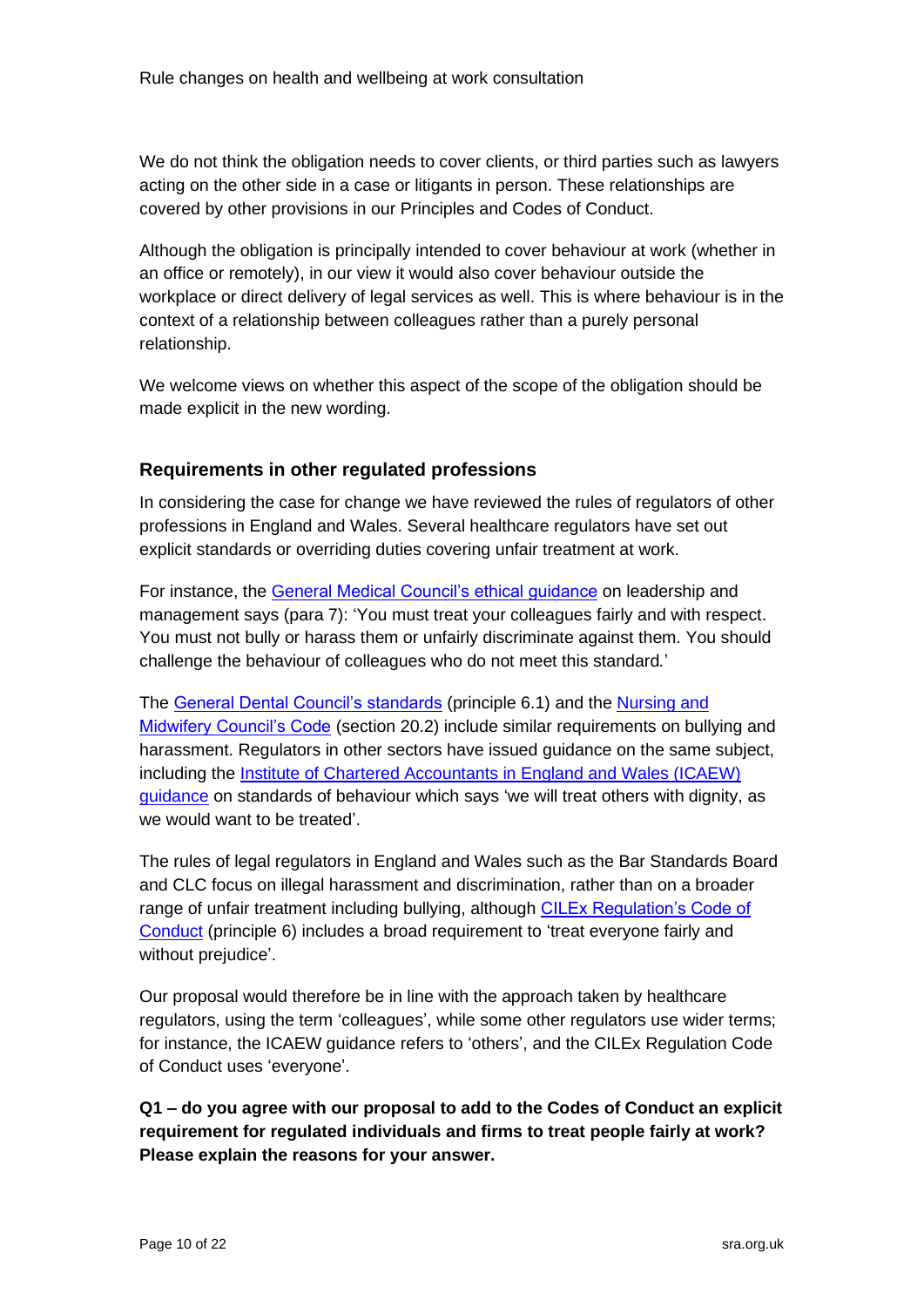**Q2 – do you agree with our proposal to include an explicit requirement for regulated individuals and firms to challenge behaviour which does not meet the new standard? Please explain your reasons.**

**Q3** – **do you agree that this requirement should cover colleagues such as contractors, consultants and experts, as well as staff in a formal employment relationship? Please explain your reasons.**

**Q4** – **do you agree that these new obligations should apply to behaviour outside of the workplace or the direct delivery of legal services? This is where behaviour is in a relationship between colleagues rather than a purely personal relationship. If so, should this be made explicit in the new wording?**

**Q5 – do you have any other changes to suggest to our proposed wording for the new requirements? If so, please give details.**

### <span id="page-10-0"></span>Our approach to enforcement

Our [enforcement strategy](https://www.sra.org.uk/sra/corporate-strategy/sra-enforcement-strategy/) explains that:

'Our role is to regulate in the public interest; to protect clients and consumers of legal services, and to uphold the rule of law and the administration of justice. This means we focus on issues which present an underlying risk to the public interest, ensuring that any decision to investigate a complaint or report is a proportionate response to that risk'.

This means it will only be appropriate for us to investigate allegations about behaviours that seem likely to present a serious risk to clients, colleagues or the wider public interest.

As highlighted in our guidance, we recognise that practising law can sometimes be pressurised and stressful. That it can involve long hours, heavy workloads and dealing with challenging and demanding clients and situations. However, a career in the law can and should nonetheless be rewarding.

As a regulator, we do not direct the working practices or procedures that firms should adopt. Therefore, without more, we would not expect to get involved in disagreements about targets or allocation of work, or routine employment law matters.

However, we will take action if we believe that there has been a serious regulatory failure. For example, where there is evidence that the work environment:

- does not support the delivery of appropriate outcomes and services to clients
- creates a culture in which unethical behaviour can flourish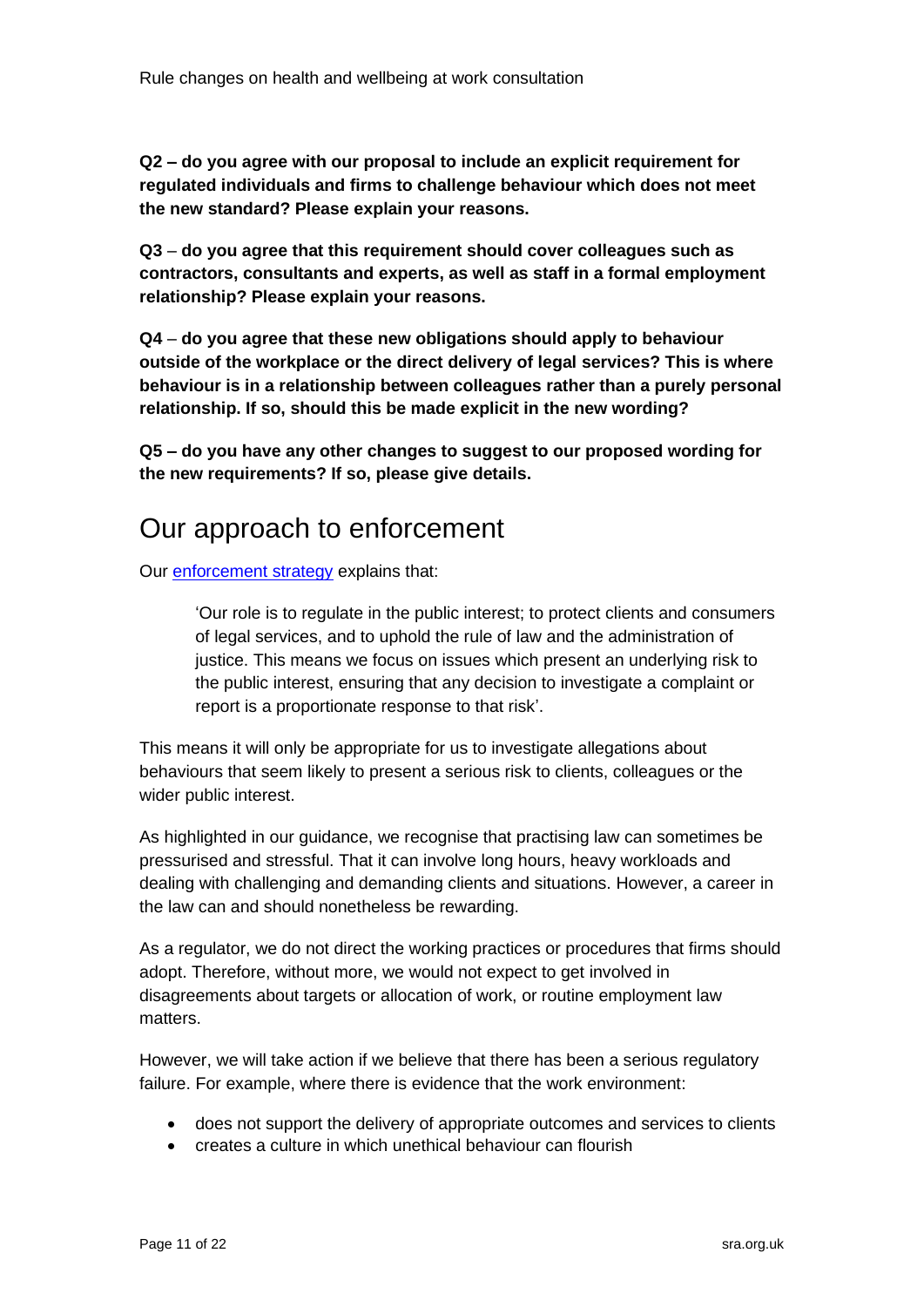• is one where staff are persistently unable to raise concerns or have issues addressed.

In respect of the proposed new obligation to challenge unfair conduct, we would recognise the difficulties that junior staff may face both in raising concerns and in challenging their seniors.

If we make the changes to our Codes of Conduct proposed, then we will make consequential changes to update our guidance and enforcement strategy as needed.

#### **Q6 – do you have any comments on our proposed approach to enforcing the new requirements on unfair treatment at work?**

### <span id="page-11-0"></span>Impact assessment

We welcome views on the regulatory and equality impact of the proposed changes. Our current view is that in terms of overall regulatory impact, our proposal would:

- benefit legal services consumers by reducing the risk that unfair treatment of staff and colleagues may lead to behaviour which is against the interests of clients
- promote the wellbeing of people who work in law firms by reducing the risk that they will be treated unfairly. This would encourage an independent, strong, diverse and effective legal profession
- have no negative cost or other impact on firms, which should already be taking reasonable steps to ensure that their staff are treated fairly. If our proposal means some firms take stronger measures to ensure fair treatment, we consider that to be a reasonable burden as effective measures should already be in place.

Our proposal may lead to more reports to us of concerns about unfair treatment at work. Since these proposals are intended to clarify our role rather than widen the scope of our work, we do not expect any material change to the number of cases we investigate. However, we will keep this under review.

In terms of equality, we expect our proposal to have a positive impact for everyone, in particular for women, people with an ethnic minority background and those with a disability, given the LawCare survey which found that people with these characteristics are more likely to experience unfair treatment. We also expect the proposal to benefit junior solicitors given the JLD's past findings on stress and mental health at work. Our proposal may:

- prompt firms to do more to reduce the risk of serious unfair treatment at work
- encourage more reporting to us of serious unfair treatment, by making it clear that such behaviour breaches our standards and may lead to regulatory action.

We have not identified any other equality impacts of these proposed changes.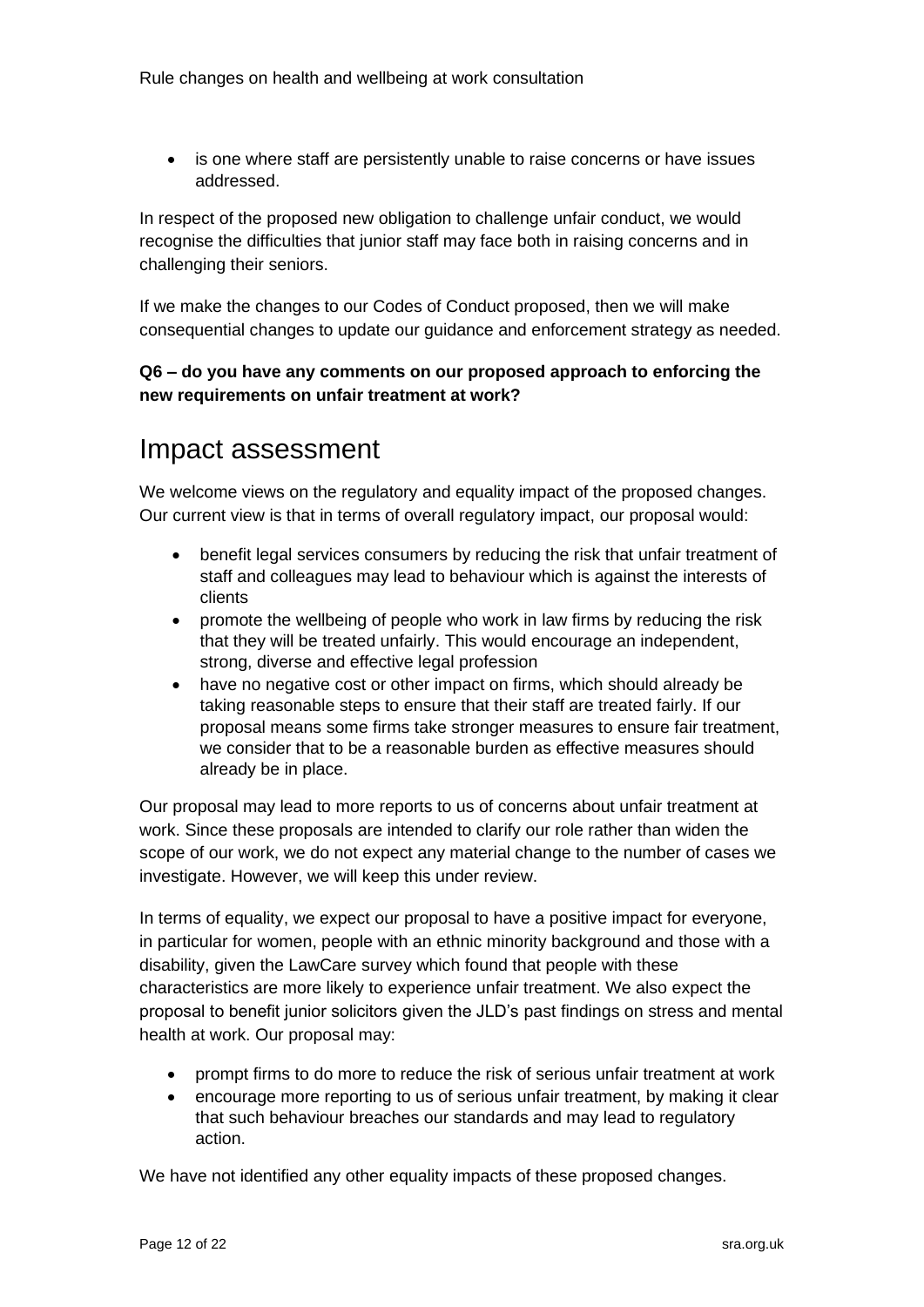**Q7 – do you have any comments on the regulatory or equality impact of our proposed changes on wellbeing and unfair treatment at work?**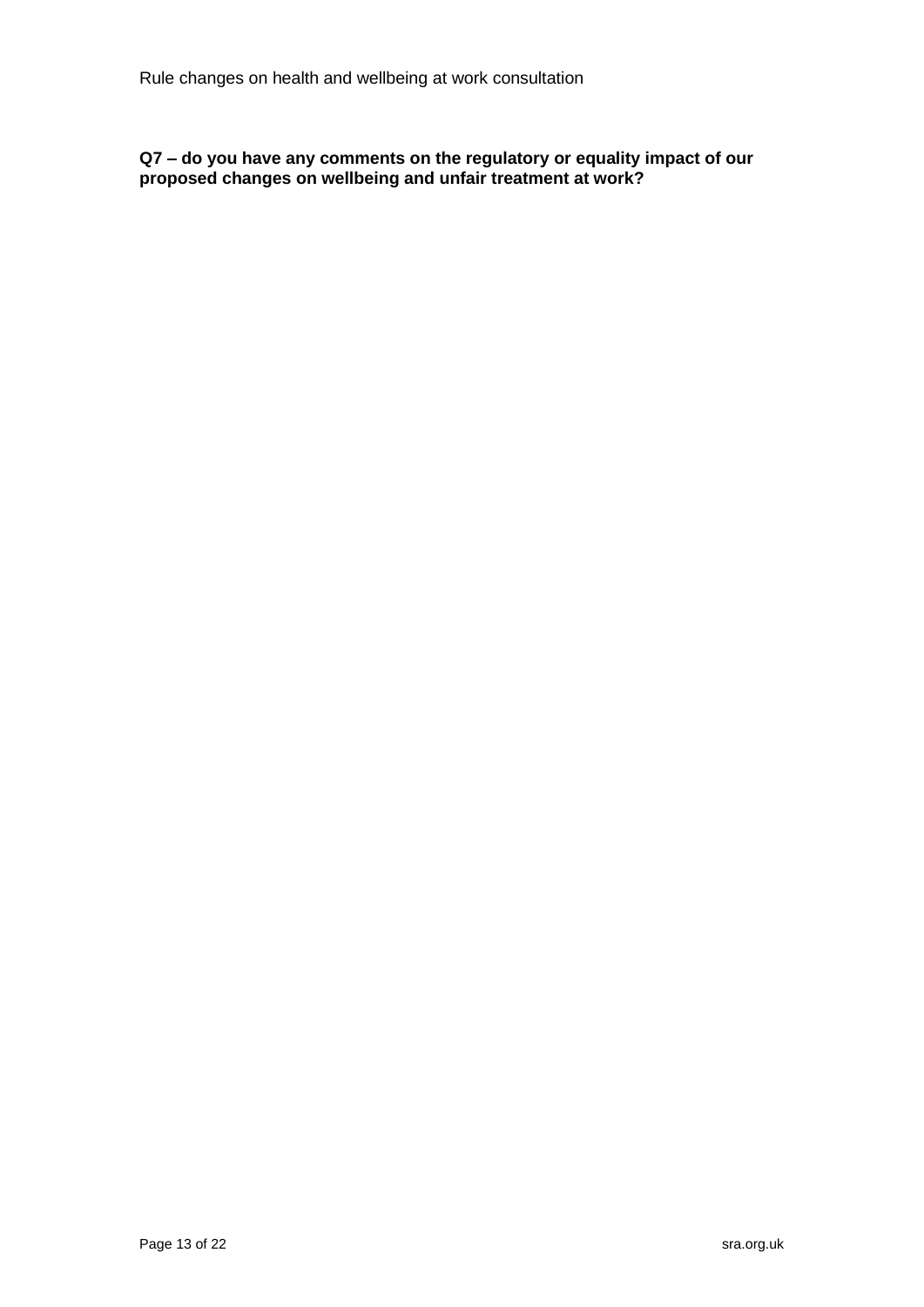# <span id="page-13-0"></span>**Solicitors' health and fitness to practise**

### <span id="page-13-1"></span>**Background**

Health issues can affect a solicitor's ability to exercise appropriate legal or ethical judgement and practise safely. Many can experience ill health or disability during their working lives, and most continue to practise safely without the need to engage with us. Most solicitors will be in a position to manage the impact of their health conditions on their work themselves, by limiting or restricting their practice as needed. Alternatively, they may seek assistance or apply reasonable adjustments to enable them to continue to practise.

There are regulatory risks if a solicitor does not or cannot effectively manage a health issue which may affect their ability to practise safely, or does not recognise they have such an issue. In most cases we only become aware of such health issues after concerns about conduct or behaviour have been raised with us. The health issue is often then raised by the respondent as a defence to the allegation, or as mitigation.

In such cases, we will consider whether the medical evidence provides a complete or partial defence to the allegation, or whether it should be treated as mitigation. We will also look at whether the health issue creates any ongoing risk. And whether we need to address that risk (for example by conditions on practice) either as part of the conclusion of proceedings or independently of them.

There are also an increasing number of cases where health issues are raised as a reason why a solicitor cannot take part in an investigation or disciplinary process or requires special treatment to do so, such as anonymity. This is particularly significant where health issues have the potential to impede due process because a hearing cannot fairly take place in public or at all.

This can undermine the regulatory process, allowing the solicitor to continue to practise when their fitness to do so is in question because of the issues raised in the complaint or allegation. This may pose a continuing risk to clients, consumers, and others – and ultimately to the wider public interest if the regulatory process cannot ensure accountability.

We therefore propose to make it clear in our rules that we can act to address health issues which present a regulatory risk at any point.

#### **Our current rules**

Our [Assessment of Character and Suitability Rules](https://www.sra.org.uk/solicitors/standards-regulations/assessment-character-suitability-rules/) set out what we take into account when considering whether someone is suitable to be admitted or restored as a solicitor or as a registered European or foreign lawyer. The rules say that: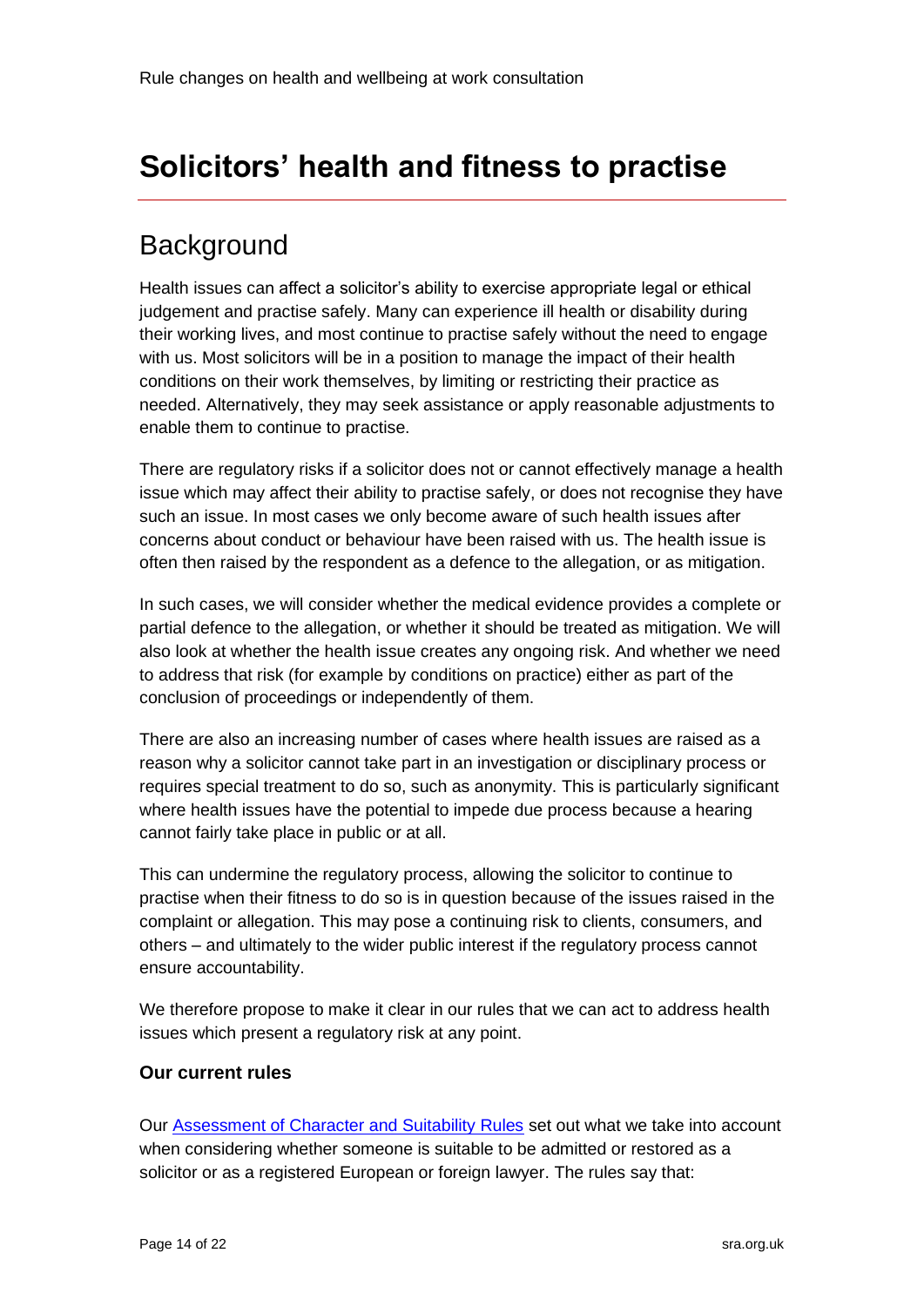- when considering suitability we will take into account the overriding need to protect the public interest and maintain confidence in the profession (Rule 2.1)
- the SRA will 'consider any information available to it and take into account all relevant matters. These will include but are not limited to' the criminal and other conduct and behaviour listed in the Rules (Rule 2.2)
- solicitors have an ongoing obligation, which continues after admission to the roll, to tell us promptly about anything that raises a question as to their character and suitability (Rule 6.5).

These rules do not explicitly state that health issues affecting a solicitor's ability to practise or to meet their regulatory obligations are grounds to restrict admission to the solicitors profession. However, we consider that the wide scope of our rules allows us to consider any issue, on admission or subsequently, that impacts a solicitor's ability to practise or to meet the obligations of a regulated professional. And that we should be informed of any such issues as they may arise.

Our [Authorisation of Individuals Regulations](https://www.sra.org.uk/solicitors/standards-regulations/authorisation-individuals-regulations/) enable us to impose conditions on a PC at any time to manage regulatory risks and protect the interests of clients and the public (Regulation 7). For instance, we may impose conditions if we are satisfied that a solicitor is likely to put at risk the interests of clients or others, or that they will not comply with our regulatory arrangements (Regulation 7.2). Conditions may for example restrict the solicitor from carrying on particular activities or holding a particular role (Regulation 73).

## <span id="page-14-0"></span>The proposed changes

We are proposing two rule changes to make it explicit that fitness to practise as a solicitor means the ability both to perform the work of a solicitor and to meet the obligations of a regulated professional. If someone is not fit to meet those obligations because of health issues, or for any other reason, then they are not fit to practise.

Our proposals will also clarify that we may act to address such health issues at any point when these arise.

#### **Proposed addition to Rule 2 of the Assessment of Character and Suitability Rules**

We propose to amend Rule 2 of our suitability rules to make it clear that fitness to practise covers all aspects of practising as a solicitor, including the ability to meet regulatory obligations. This would put beyond doubt our ability to consider health issues which raise a regulatory risk, at the point of admission as a solicitor. The proposed addition to Rule 2 is::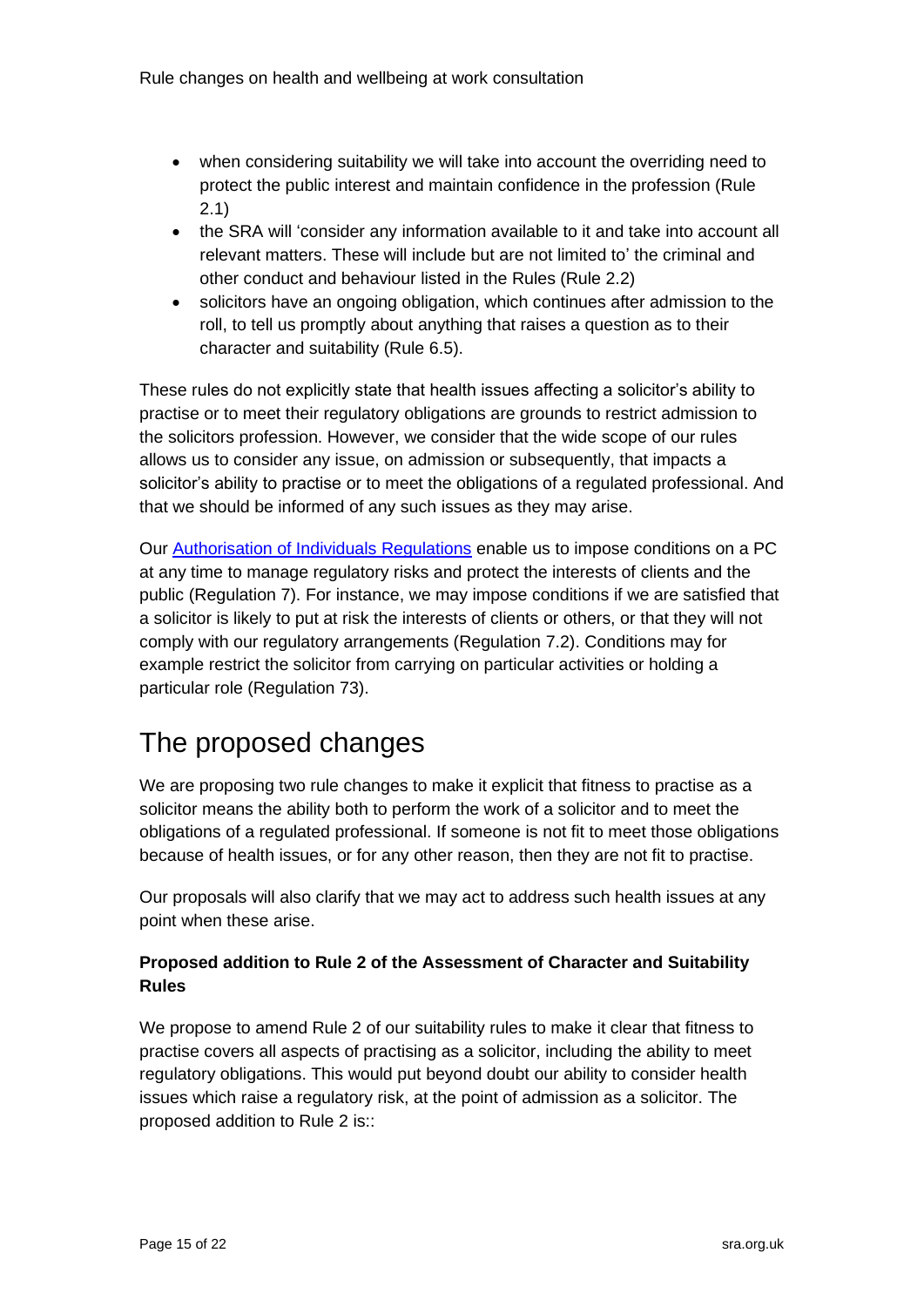'Solicitors have a statutory duty to comply with our regulatory arrangements and such compliance is part of what it means to practise as a solicitor. Therefore in assessing your suitability the SRA will take into account anything, including your health, which indicates you are unfit to meet your regulatory obligations or to be subject to regulatory investigations or proceedings.'

#### **Proposed changes to Regulation 7.2 of the Authorisation of Individuals Regulations**

We also propose to amend Regulation 7.2 of our Authorisation of Individuals Regulations. Again to put beyond doubt that, where appropriate, we may refuse to issue a PC (or grant registration as a European or foreign lawyer), or impose conditions on a PC (or registration), to address concerns about fitness to practise on health grounds. Conditions might include a requirement for the individual:

- to follow treatment recommendations of an appropriate healthcare practitioner
- to work under the supervision of a senior solicitor
- to limit their practice to a certain area or function.

Such conditions are reviewed annually at renewal and can also be reviewed at any time at the request of the individual or on our initiative. The conditions can be amended or lifted if medical evidence shows that the risk being managed by the conditions has been successfully addressed.

Where we have imposed conditions in response to a health issue which was adversely affecting the individual's ability to participate in a disciplinary process, the lifting of conditions may lead to the disciplinary process being resumed where appropriate.

The proposed changes to Regulation 7.2 are (new wording in bold):

'The SRA may impose conditions under regulation 7.1(b) if it is satisfied **for any reason, including health issues, lack of competence or misconduct,**  that you:

- (a) are unsuitable to undertake certain activities or engage in certain business or practising arrangements;
- (b) are putting, or are likely to put, at risk the interests of clients, third parties or the public;
- (c) will not comply**, or are unable to comply,** with the SRA's regulatory arrangements **(which includes your ability to engage with your regulator on any matter that may require investigation and take part in any regulatory or disciplinary process)** or require monitoring of compliance with the SRA's regulatory arrangements; or
- (d) should take specified steps conducive to the regulatory objectives.'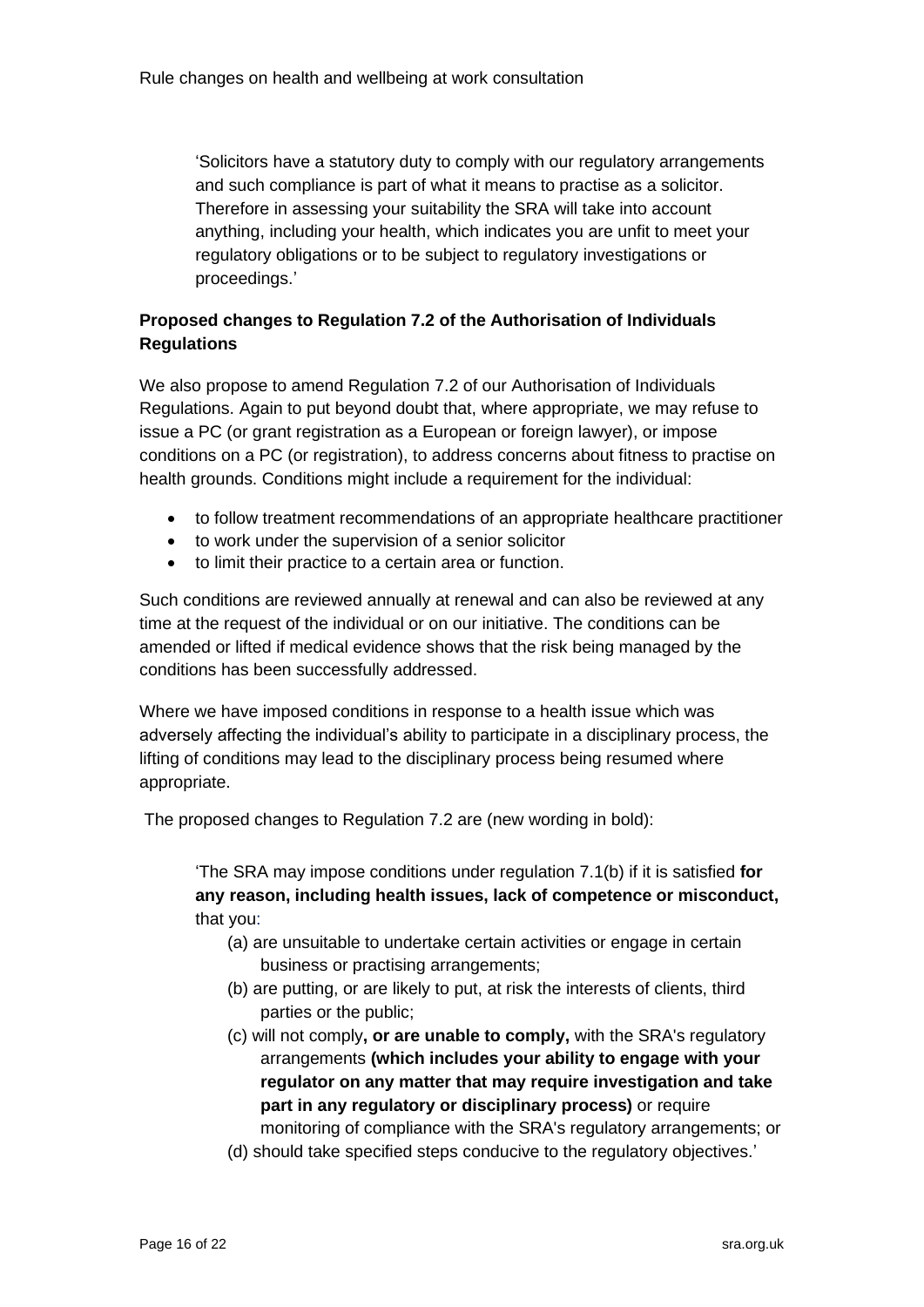#### **Requirements in other regulated professions**

Our current rules are unusual among professional regulation frameworks in England and Wales in making no explicit provision for limiting the practice of people whose fitness to practise is affected by health issues. For instance:

- The Bar Standards Board's [Fitness to Practise Panel](https://www.barstandardsboard.org.uk/about-us/how-we-regulate/the-decisions-we-take/decisions-about-barristers-fitness-to-practise.html) process is designed solely to consider concerns that a barrister's ability to do their job is impaired because of their health. The process can result in restrictions and conditions being imposed on a barrister's practice
- CILEx Regulation has a [Health Committee](https://cilexregulation.org.uk/wp-content/uploads/2018/12/Enforcement-Handbook-Annex-5.pdf) process to respond to information that raises questions about an individual's fitness to practise on the grounds of health. The process can result in the suspension of an individual's membership 'for the protection of the public or in the member's own interest' or in the Health Committee making 'any such order as it sees fit'
- The [ICAEW's](https://www.icaew.com/-/media/corporate/files/members/regulations-standards-and-guidance/legal-services-disciplinary-bye-laws.ashx?la=en) Fitness Committee processes deal with concerns that a person's fitness to participate in disciplinary proceedings and/or professional competence might be seriously impaired through their physical or mental health. The process can result in any licence or registration being suspended or conditions being imposed
- The General Medical Council, like other healthcare regulators, [requires](https://www.gmc-uk.org/-/media/documents/current-health-and-ftp-guidance_pdf-78763009.pdf) applicants for registration to declare health issues that may affect their fitness to practise, and can deal with health as a separate grounds for action in the [fitness to practise](https://www.gmc-uk.org/-/media/documents/DC4541_The_GMC_s_Fitness_to_Practise_procedures.pdf_25416512.pdf) process<sup>1</sup>. A fitness to practise tribunal may place conditions on registration, suspend registration or erase someone from the register, but registrants cannot be erased on health grounds alone.

None of these processes allow for an individual to be struck off the relevant professional register solely for health reasons. Our proposed changes would follow a similar approach by allowing us to impose conditions on a solicitor's PC or refuse to issue one because of documented health concerns. As in other professions, it would not be possible to strike off or suspend a solicitor from the roll solely for health reasons.

**Q8** - **do you agree with our proposal to amend our Rules and Regulations to make it clear that fitness to practise covers all aspects of practising as a solicitor, including the ability to meet regulatory obligations and be subject to regulatory proceedings? Please explain the reasons for your answer.**

<sup>&</sup>lt;sup>1</sup> In 2021 the [Department for Health and Social Care \(DHSC\) consulted](https://www.gov.uk/government/consultations/regulating-healthcare-professionals-protecting-the-public) on changes to healthcare regulators' frameworks including the removal of health as a separate grounds for action in fitness to practise cases, with health concerns instead handled under the grounds for action of misconduct (para 262). The DHSC is currently considering its next steps.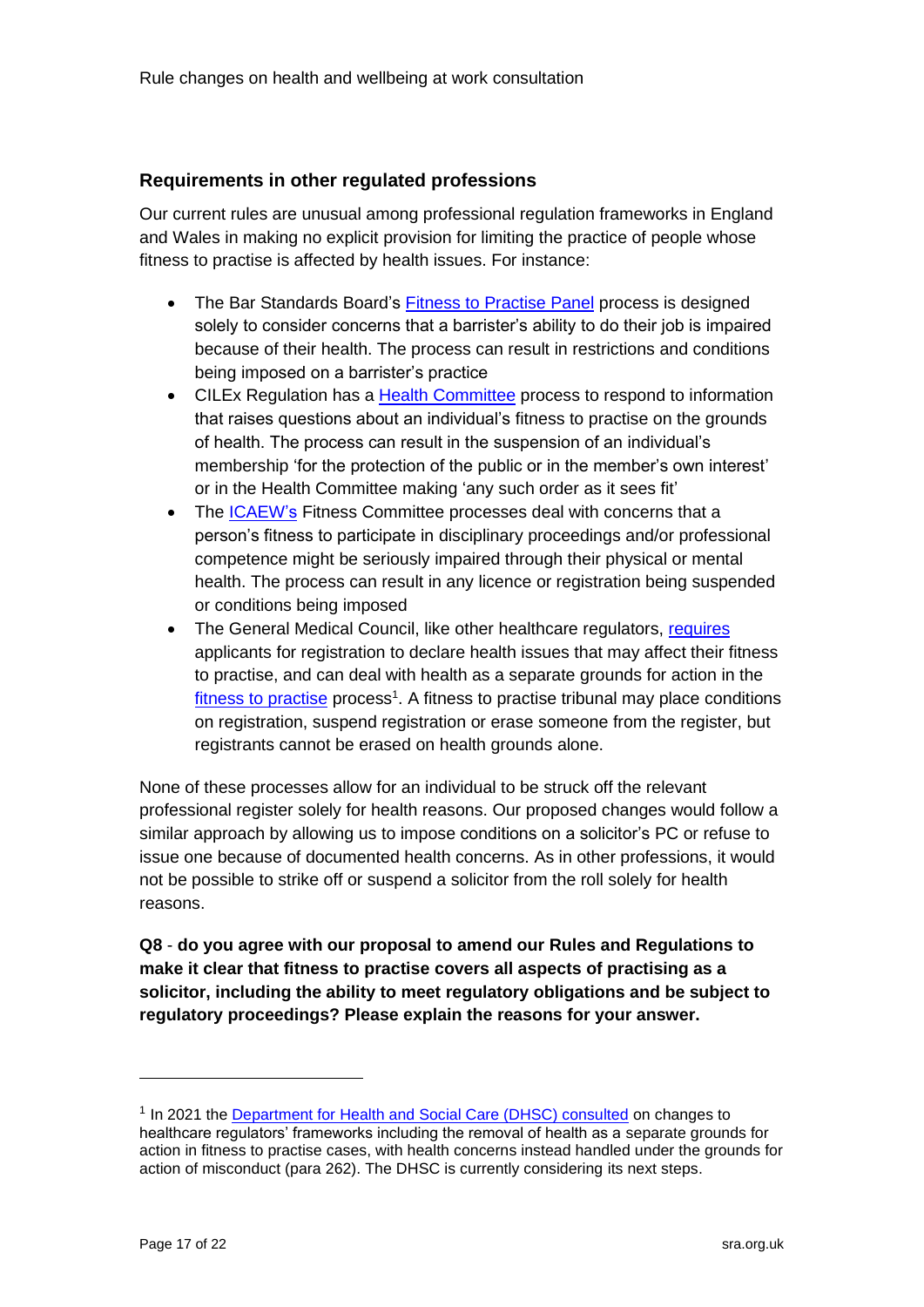**Q9 – do you have any changes to suggest to our proposed wording for the amendments? If so, please give details.**

### <span id="page-17-0"></span>Managing health concerns in disciplinary casework

Situations in which health issues pose a risk to the public, and we become involved as a result, are relatively rare. And these almost always come to our attention as the result of a misconduct complaint. Although relatively few, it is important that we deal with these cases in a fair, consistent and timely manner when they arise.

We aim to handle concerns over solicitors' health in a way that is sensitive and appropriate. We take all the circumstances into account including medical evidence, making reasonable adjustments where appropriate, and fairly balancing the interests of the parties and the public interest.

We recognise that restricting a solicitor's ability to practice is a significant step which should only be taken where necessary for public protection. Any action we take will be aimed at protecting clients and the public and will go no further than is required to do so.

We have recently reviewed and updated our disciplinary casework processes; in order to maintain public protection while making sure solicitors receive a fair hearing about health issues and have appropriate opportunities to provide evidence, including medical evidence.

The measures we have introduced include:

- When we first contact someone about a regulatory investigation, we advise them to tell us about any health issues that may affect their ability to engage with the process. We also signpost them to sources of support
- Making sure our staff involved in discussions with people under investigation have enhanced training. This helps them to recognise and explore any health issues, and to explain how we can work with individuals to assess their ability to engage with the investigation and make any reasonable adjustments
- Allocating all cases involving health concerns to a subject matter expert with specialist training in and experience of health cases. They then advise the investigation officer on progression of the case throughout the course of the investigation
- Developing templates that individuals can use when asking their physician for relevant medical evidence, and working with them where necessary to obtain further evidence
- Making sure that medical evidence is carefully considered early in the investigation process by experienced managers and lawyers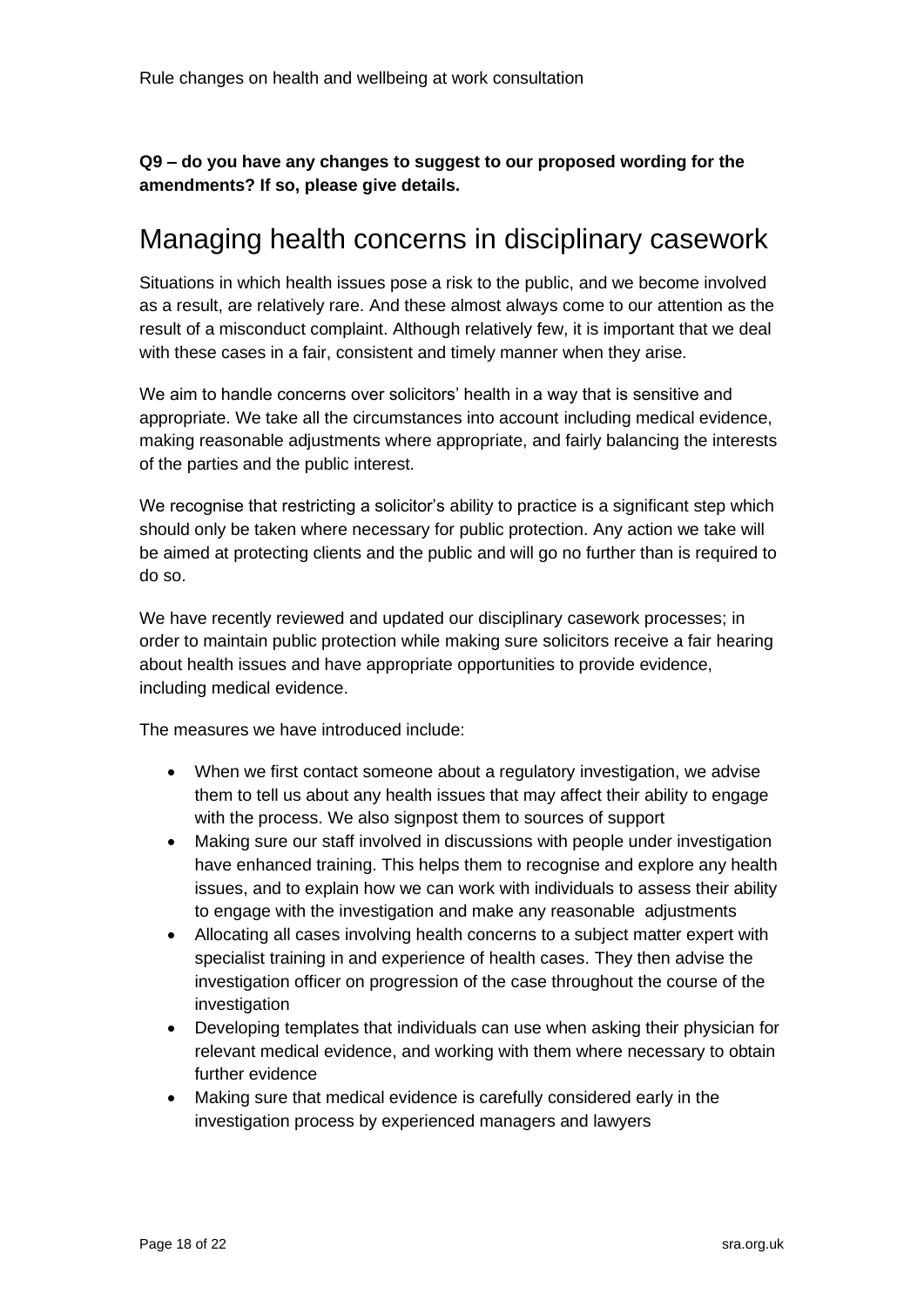- During the investigation, keeping under review whether we should use conditions to protect the public from risks posed by the individual continuing to practise
- Where appropriate, using alternative resolutions such as Regulatory Settlement Agreements or a 'lay on file' procedure, instead of continuing an investigation, with suitable conditions in place to protect the public where needed
- Making sure that all decisions on case management and the conclusion of health cases are taken only by experienced investigation officers and lawyers and are approved by managers with similar expertise.

Where we apply conditions, we do so in line with our established guidance. We recognise that any conditions we impose must be specific and targeted towards the risks posed by the solicitor's continued unrestricted practice. They must also be clear and unambiguous, so the solicitor understands what is required of them and compliance can be monitored.

We do not currently intend to introduce a stand-alone process to manage fitness to practise concerns relating to health. This is because we think our updated processes as outlined above enable us to take a fair and proportionate approach in cases where health is a concern.

We will monitor health cases, including the outcomes arising from our new process, on an ongoing basis. This means we can keep the effectiveness of the process under review and report on key developments and trends as required.

#### **Q10 – do you have any comments on our approach to managing health concerns in the context of the proposed changes to our rules?**

### <span id="page-18-0"></span>Impact assessment

We welcome views on the regulatory and equality impact of the proposed changes.

In terms of regulatory impact, we think these changes will promote public confidence in the profession and benefit consumers of legal services. They will reduce the risk that health problems may cause a solicitor to:

- fail to act in a client's best interests
- meet the ethical standards that clients and the public are entitled to.

The changes should also reduce the delay, uncertainty and stress that can be generated for everyone involved where a health concern affects the progress of a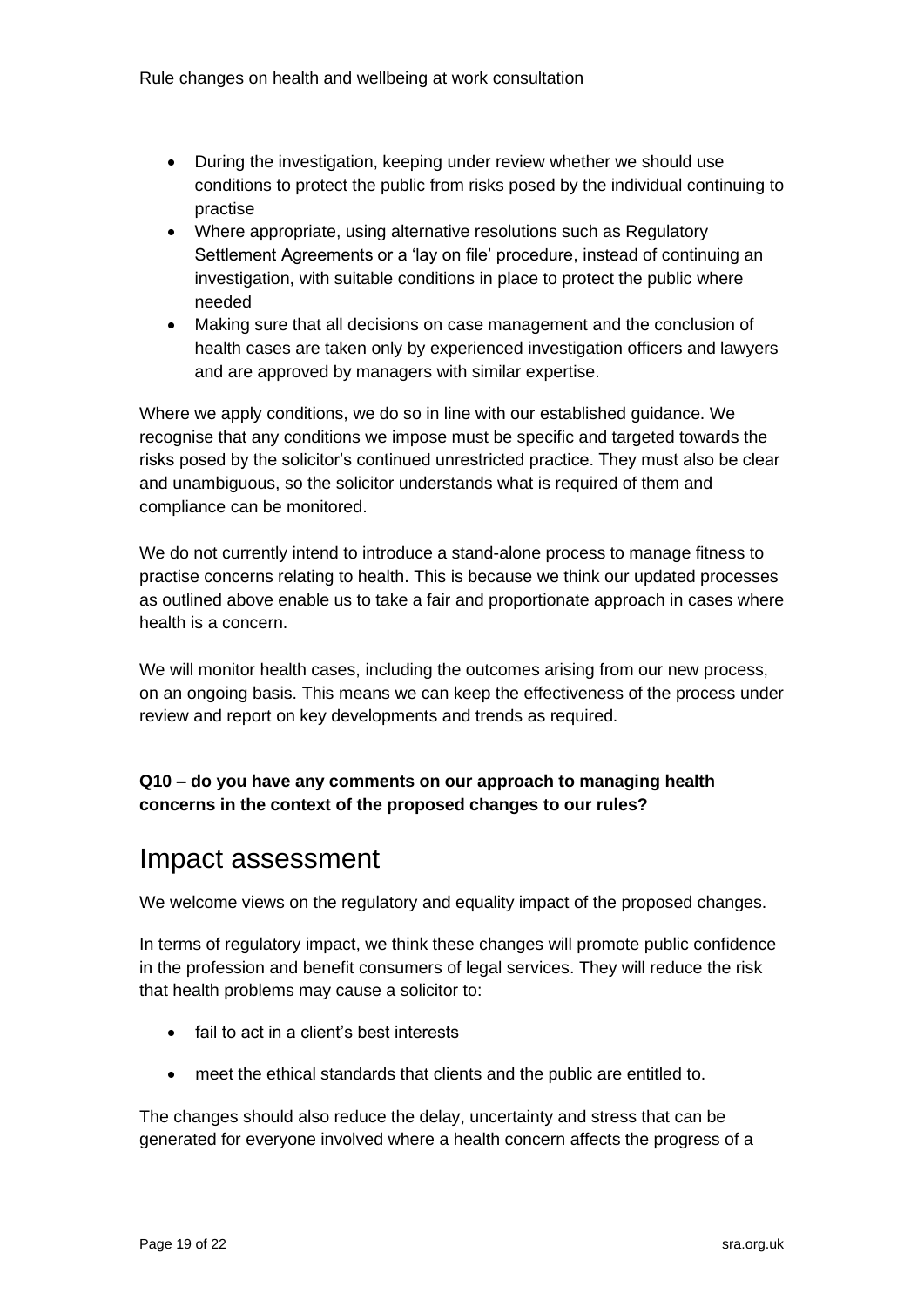case. The SDT encouraged us to consider making procedures in respect of fitness to practise on health grounds following a 2019 consultation on its procedural rules.

We think the proposed rule changes, together with the changes to our existing health processes, will deal effectively and proportionately with the issues identified through our casework. As a result we do not think separate procedures relating to health grounds are needed. If we put the proposed rule changes into effect, we will be in a stronger position to balance the public interest and consumer protection against the impact on affected solicitors and their ability to practise.

We expect these changes will also be positive for solicitors. They will reinforce our ability to take prompt, constructive and proportionate action where a health issue affects a solicitor's ability to practise. Some stakeholders within the profession have argued that we should introduce rules and processes to deal with health concerns for this reason<sup>2</sup>.

In terms of equality impact, we are mindful that where a solicitor has health issues this will not always affect their ability to practise. In many cases health conditions can be managed and reasonable adjustments arranged. We will only become involved where there is evidence of a potential risk to the public and will only act as far as required to protect clients and the public.

These proposed changes will make it clear to all solicitors, on admission and in practice, that the ability to take part in our regulatory and disciplinary processes is an inherent element of fitness to practise. This should have a positive impact, encouraging those whose health issues may affect their fitness to practise, including those with a disability, to be proactive in managing any issues. It should also encourage the firms within which they work to be responsible for supporting them in doing so. This should in turn foster frank discussions between individuals, firms and us as the regulator about supportive measures and reasonable adjustments where needed.

There may be intersectionality between health and other characteristics. As discussed above, LawCare have found that women, people with an ethnic minority background and those with a disability were more likely than others to experience bullying, harassment or discrimination at work. This may in turn lead to stress and other health issues.

In respect of age, past surveys indicate a high incidence of mental health issues in young lawyers compared with the general population, while age-related health conditions may affect older solicitors.

<sup>&</sup>lt;sup>2</sup> See for instance two Law Society Gazette articles - Is the fitness to practise regime fit for [purpose?](https://www.lawgazette.co.uk/commentary-and-opinion/is-the-fitness-to-practise-regime-fit-for-purpose/5070151.article) and [Society ponders SDT support for lawyers](https://www.lawgazette.co.uk/news/society-ponders-sdt-support-for-lawyers/5110111.article)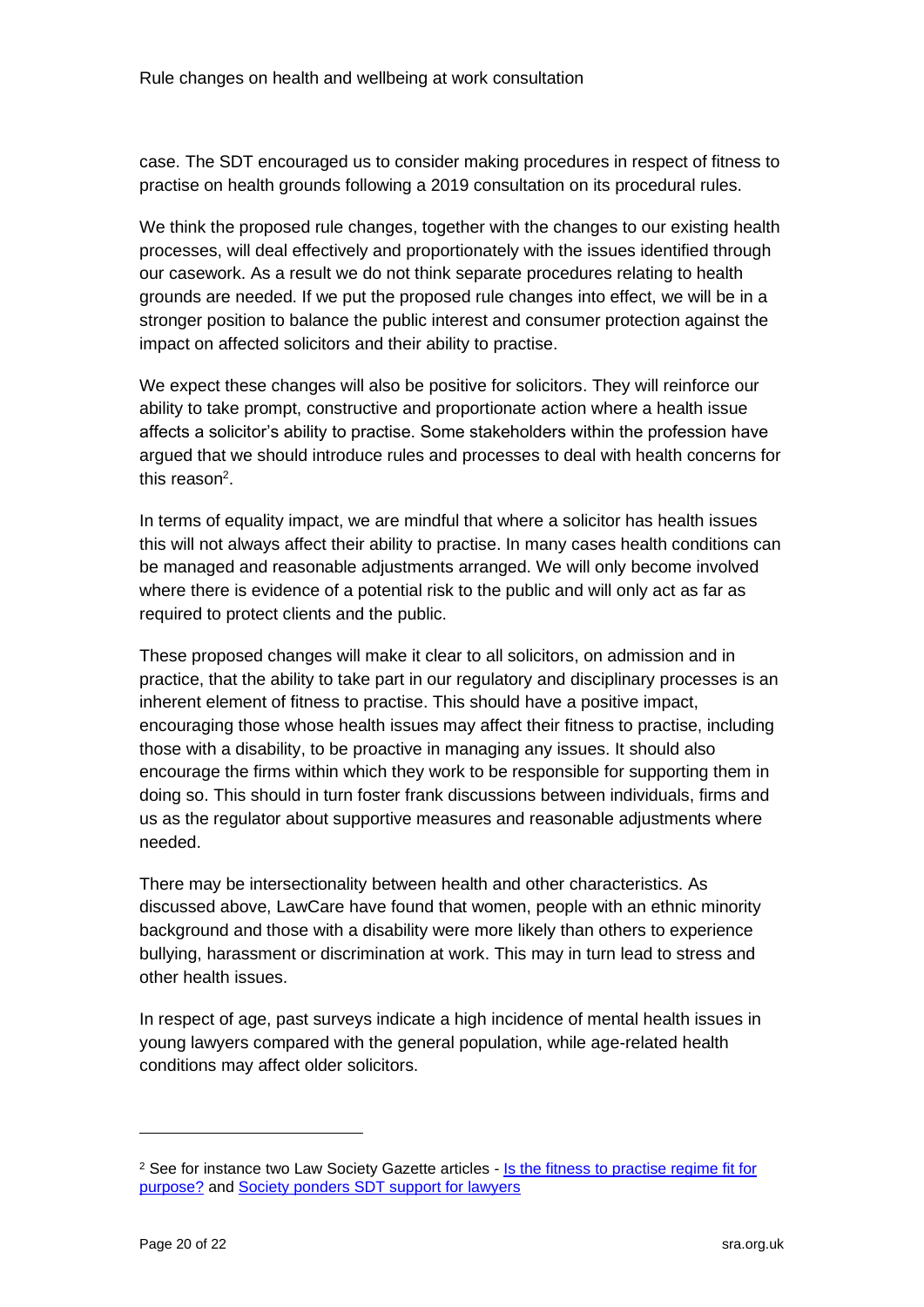We have considered how these proposals may have a negative impact on individuals within our disciplinary processes. We know from our monitoring data that compared with the overall population, men and Black, Asian and other minority ethnic solicitors are over-represented in concerns raised with us and in cases we take forward for investigation. We are therefore mindful that solicitors from these backgrounds may be more likely to be affected by our proposals than others. As set out above, we have measures in place to make sure our processes for managing health issues are applied in a transparent and proportionate manner. These measures will include monitoring case outcomes. We will consider equality impacts as part of our monitoring to make sure our processes are not disproportionately affecting solicitors from these groups..

We welcome views and evidence on the regulatory and equality impact of our proposals.

**Q11 – do you have any comments on the regulatory or equality impact of our proposals on solicitors' health and fitness to practise?**